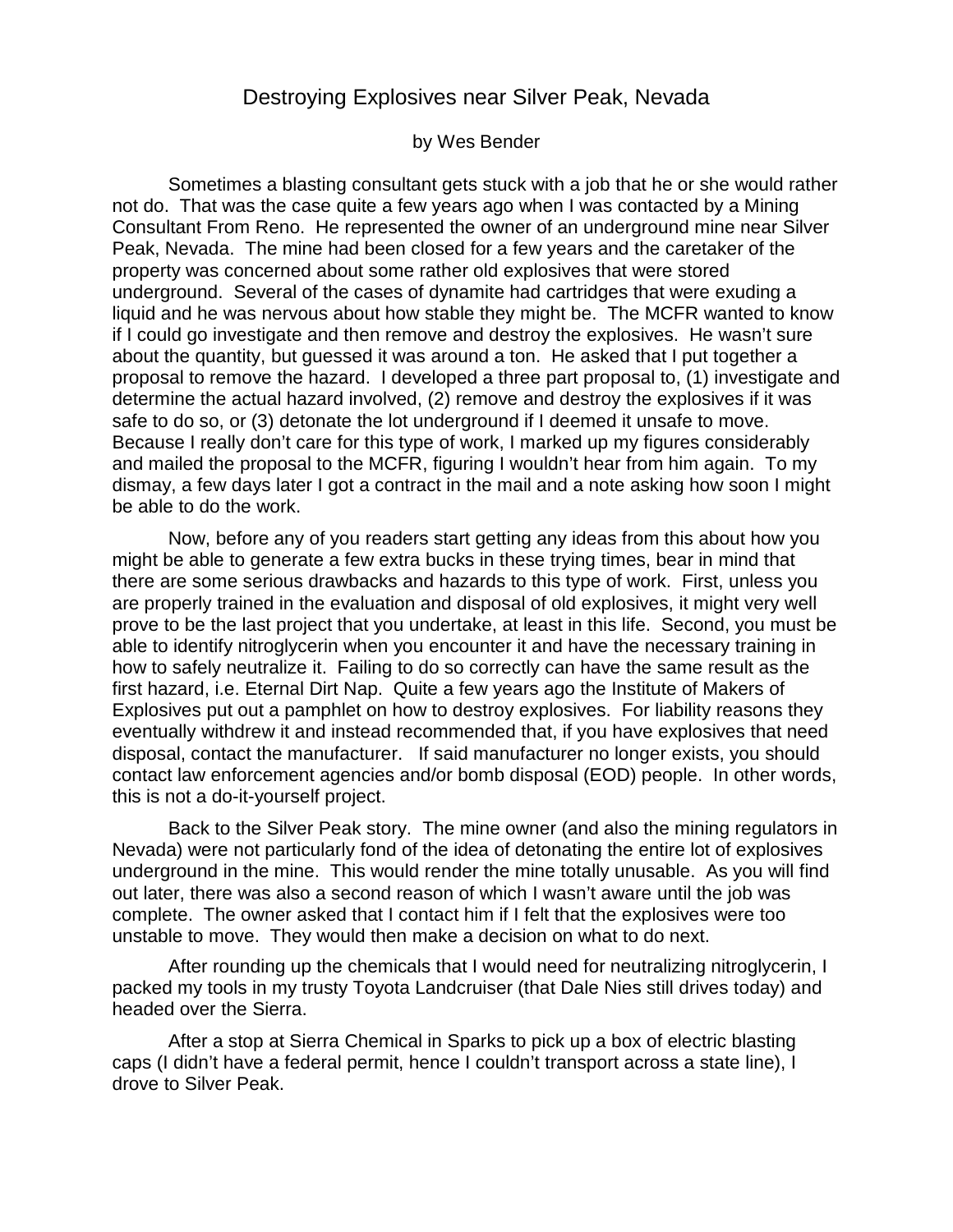Some of you may have been to Silver Peak, but for those who haven't, it's in western Nevada, roughly half way between Reno and Las Vegas and midway between Tonopah and Bishop, California. There wasn't much there at the time. One operational underground mine. One open surface mine. Several closed underground mines. One combination bar/cafe/casino. A small Post Office. You get the picture. When I was working up the proposal, I had asked the MCFR if there were any accommodations in Silver Peak or would I have to commute from Tonopah. He said accommodations were not a problem. "Go to the Black Mammoth Bar and ask for Alice." As I pulled into town, I got a lot of looks that more or less asked, "Who is he, and why is he here?" I guess they didn't care for some stranger snooping around and maybe finding out what they might be growing in their little garden out back, but then I've never seen a narc driving a Toyota Landcruiser either, so I wouldn't think they should have been concerned. I found the Black Mammoth Bar and dutifully went in and sat down and ordered a beer. The gal tending bar struck up a conversation and it was obvious that she too was trying to find out why I was there. Rather than tell her the real reason, my responses were non-committal. I figured that it wouldn't hurt to keep her guessing. Besides, I didn't know if my client wanted anyone to know either. After finishing my beer, I asked about Alice and was told she was in the next room. Said room was about all the casino that they had to offer, with a few slot machines and one blackjack table. Alice was the proprietor and, if I recall correctly, was married to a former sheriff of Esmeralda County. I indicated to Alice that I needed a room for one or two nights. She looked out the front door toward a single-wide mobile home across the street with five doors across the front. Each door had a number on it, about 12 inches high. "Take number 3" she said. I asked if she had any paperwork to fill out and she replied, "just settle up before you leave." To my inquiry about a key, she said, "There's no locks on the doors." Overcoming my fears of possibly finding out what this 'motel' was normally used for, I went over to number three, put my suitcase inside and then drove the eight miles up into the hills to the mine to see what I had gotten myself into.

I roused the caretaker and we entered the mine to inspect the explosives. The mine used rails and a short distance into the mine these disappeared under a pile of rock and slash. After we climbed over the pile, the rails came into view again. The rails disappeared a couple more times before we got to the location of the underground storage area. It was obvious that this mine was in fairly unstable ground, but none of the rock falls appeared to be too fresh.

The MCFR was right. There were 20 cases of dynamite from various manufacturers and about 20 fifty pound sacks of AN/FO. The cap room also gave the impression that they probably bought something from every powder peddler that passed through the area. Frankly, if they'd have phoned all those manufacturers to come and help dispose of their respective products, you could have held an IME meeting on site.

Several of the dynamite cases indeed did have liquid oozing out of some of the sticks. I applied the taste test that I was taught many years ago by a powder company tech rep (when it was still considered safe and politically correct to teach such things). The liquid wasn't nitroglycerin. Considering the grade of dynamite that appeared to be leaking, the liquid was probably dissolved ammonium nitrate salts. Some dynamites can pick up moisture when humidity levels go up. When the humidity drops, the moisture can 'sweat' back out of the cartridges.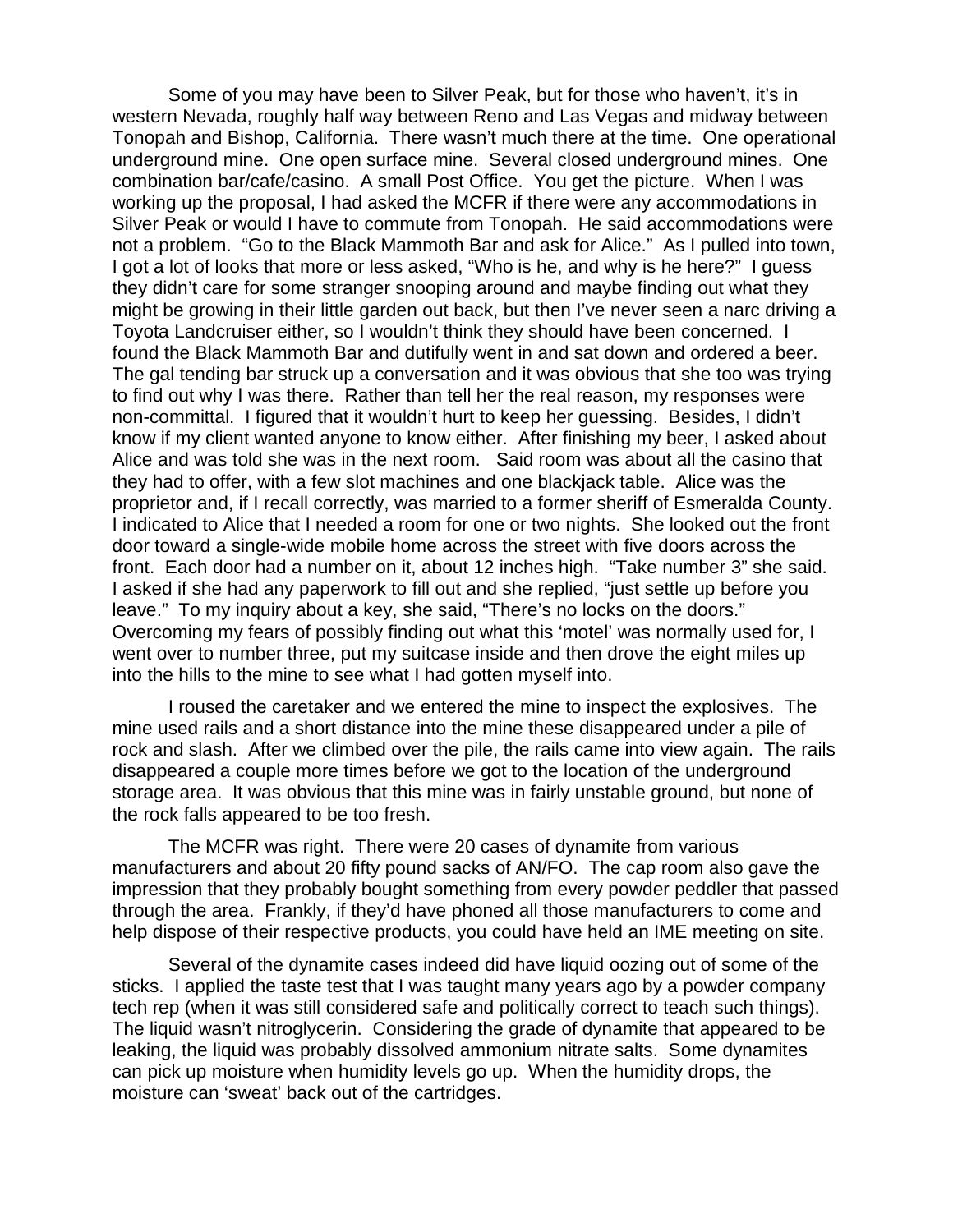Eventually, if it stays dry enough, crystals could form, but that hadn't happened yet. You don't know what the substance leaking is, however, so read and heed the following:

Any oozing liquid or crystallization that may be found on cartridges of dynamite MUST BE CONSIDERED TO BE NITROGLYCERIN, unless proven otherwise by a qualified individual. DON'T make any assumptions or take any chances. Leave it alone. Consider yourself warned; it's your dusty butt that is at risk.

After determining that it wasn't NG, I proceeded with the planned destruction of the explosives. As anyone involved with explosives safety knows, there are two parts to the equation. First, take the necessary steps to prevent an accident from happening. Second, minimize the impact if an accident were to occur. The first I was already addressing. The second issue on reducing impact was handled as follows: (1) with one exception, I would be the only one who would carry explosives out of the mine. No one else would be underground at the time. The caretaker was to stand by in a safe location where he could get help in case of an accident. (2) The safest materials would be removed first. This meant carrying it out in the following order. All of the AN/FO first, along with a part roll of detonating cord that I could use. (The exception to (1) above was that the caretaker was allowed to assist in carrying the AN/FO out.) Stable appearing dynamite was removed next, followed by less stable appearing dynamite, then the worst-appearing dynamite, followed by all the detonators.

In looking about for a suitable place on the property to detonate the explosives in 50 to 150 pound lots, I found an old "coyote" decline of about 8 x 8 ft that had been driven about 30 ft into the side of a hill. The decline faced in the direction of town, but the distance of eight miles was deemed sufficient to prevent any damage or complaints. After all, most of the population of the town made their living from mining and I didn't expect any problems. (Those not involved in mining in one way or another were keeping a low profile and probably wouldn't risk complaining anyway.)

We had all the AN/FO and several cases of dynamite out of the mine before we started detonating charges. I laced a detonating cord pigtail through the first 50 lb case and carried it to the bottom of the decline. I attached an electric cap to the other end of the cord at the portal. We strung a firing line 150 feet around the hillside to a safe location. I suggested that the caretaker move his small flatbed truck farther away because the concussion was going to be fierce and I didn't want to break any of his windows. He said he felt the truck was safe enough where it was, so I detonated the charge. We didn't crack a single window in his truck..... We cracked ALL the windows in his truck, including the windshield which was now lying on the hood. He wasn't dismayed however. He had previously replaced two windows with Plexiglas and said he'd fix them all now with the same material.

The detonating charge sent an almost perfect smoke ring into the sky. I promptly set up several more charges consisting of a case of dynamite and one 50 lb sack of AN/FO and detonated them. Following a few of these however, the heat and foul air down in the decline was getting nearly unbearable, so I modified the process a bit. While the decline cooled and partially ventilated, I would bring another case of dynamite out of the mine. We'd transport it to the decline. I'd then lace it with cord, hold my breath and take it to the bottom.